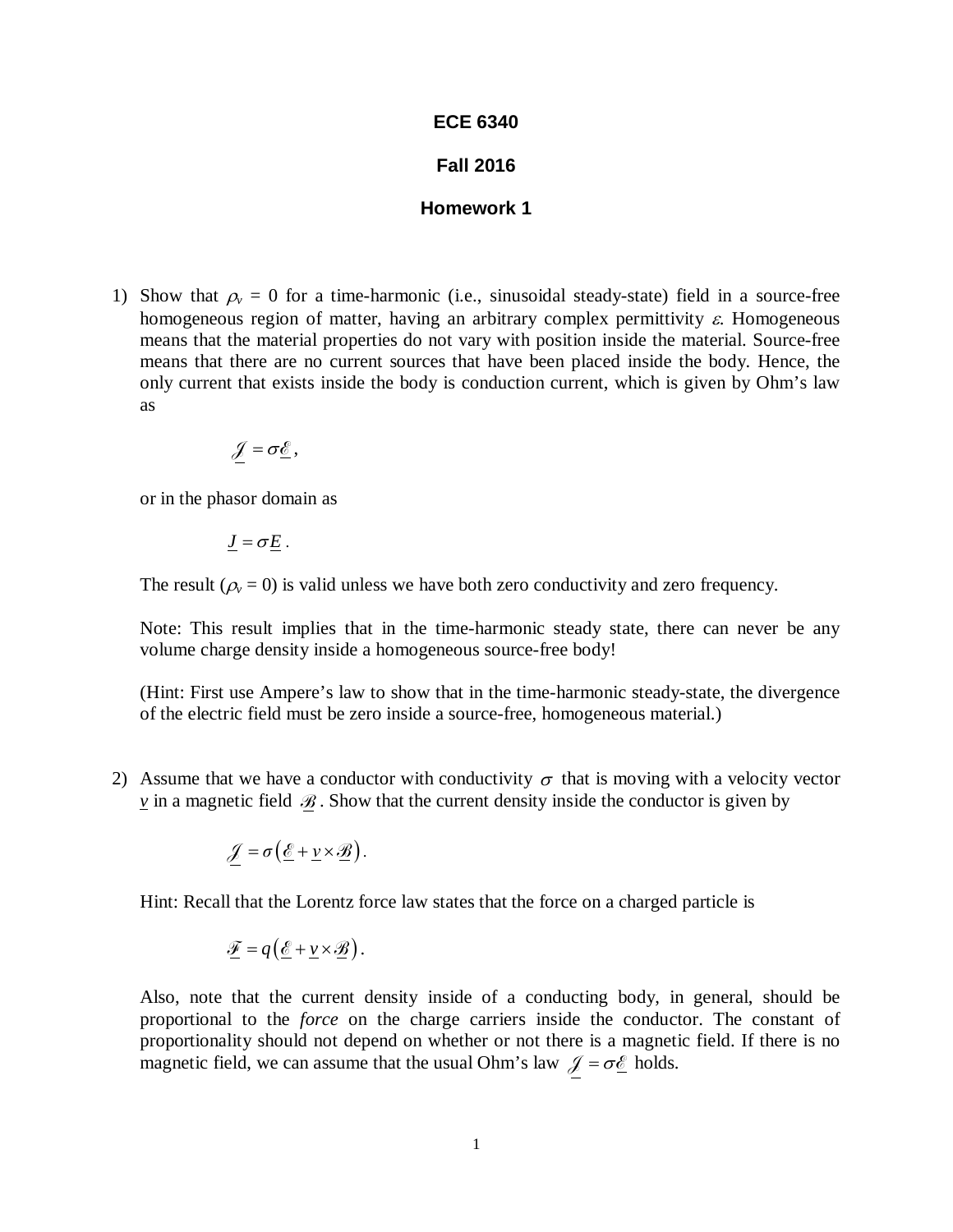3) A perfectly conducting body ( $\sigma \rightarrow \infty$ ) is moving with a velocity *v* inside of a magnetic field  $B$ . Show that the electric field inside the body is

$$
\underline{\mathscr{E}} = -\underline{\nu} \times \underline{\mathscr{B}} \ .
$$

(You may assume that the current density always remains finite.)

4) A resistor R is moving in a magnetic field  $\mathcal{B}$  with a velocity vector  $\gamma$ . (The resistor may be assumed to have a cylindrical-shaped body with cross-sectional area *A* for convenience, oriented along the *x* axis, as shown below.) The fields may be assumed to be constant inside the resistor. Show that the voltage drop across the resistor is related to the current *i* through the resistor by the "generalized Ohm's law" expression

$$
\Delta EMF_{AB}=Ri,
$$

where  $\Delta EMF_{AR}$  is the change in EMF across the ends of the resistor, defined by

$$
\Delta EMF_{AB} = \int_{A}^{B} \left( \underline{\mathscr{E}} + \underline{v} \times \underline{\mathscr{B}} \right) \cdot \underline{dr} = L \left( \underline{\mathscr{E}} + \underline{v} \times \underline{\mathscr{B}} \right) \cdot \underline{\hat{x}}.
$$

In this equation  $\mathcal{E}$  is the electric field inside the resistor. The term  $i = i(t)$  is the current that flows through the resistor from  $\underline{A}$  to  $\underline{B}$ . (Note that the change in EMF is the same as the voltage drop across the resistor, if the resistor is not moving, or if there is no magnetic field.) The resistance is

$$
R=\frac{L}{\sigma A},
$$

where *L* is the length of the resistor and *A* is the cross-sectional area.

Hint: The derivation should parallel the derivation of the usual Ohm's law for a non-moving resistor, but be generalized a bit. You may assume that the current *i* through the resistor is purely in the *x* direction for convenience.

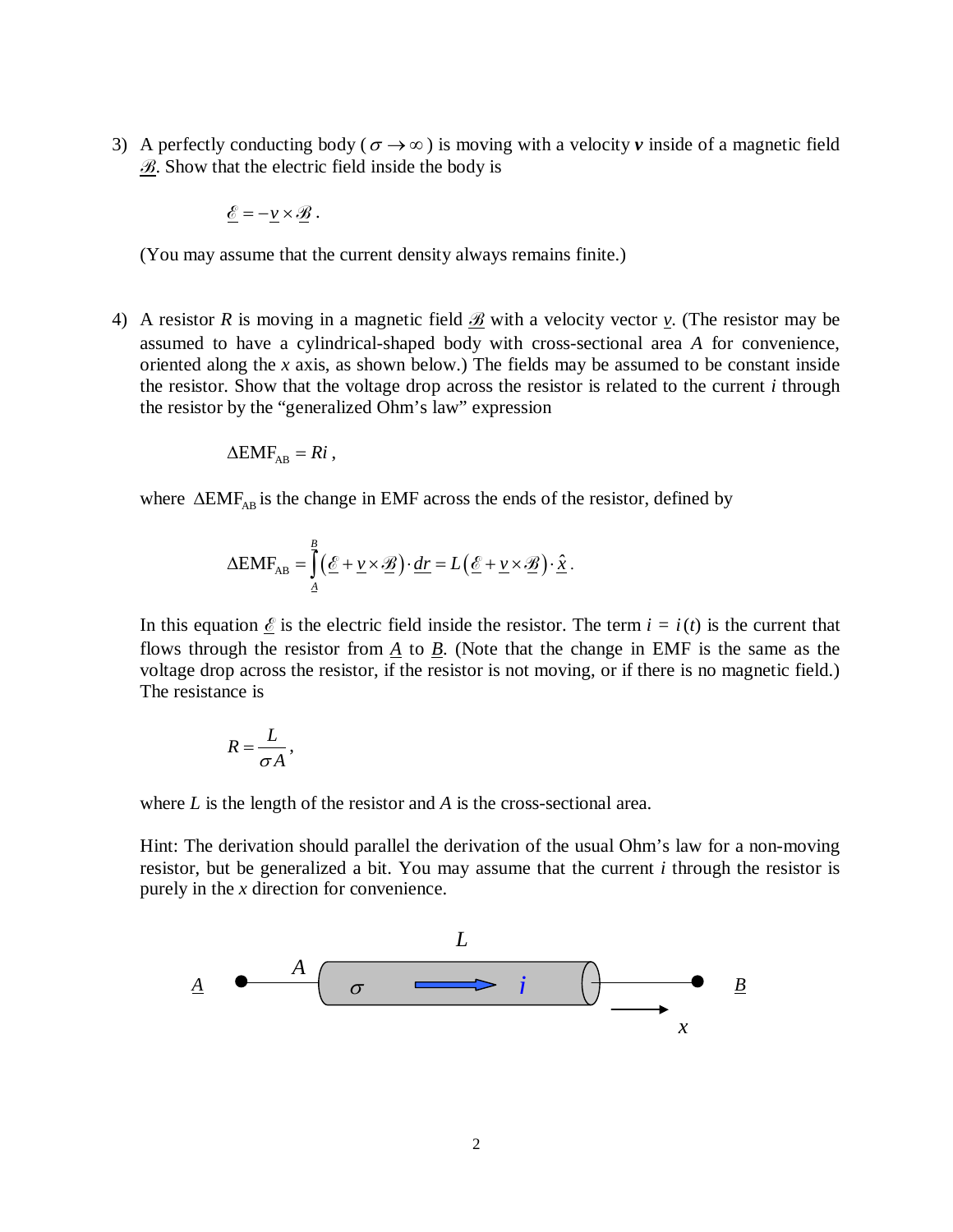5) A conducting rod with a resistance *R* slides along a set of perfectly conducting (stationary) tracks as shown below. A magnetic field  $\mathcal{B}$  exists everywhere in space. The magnetic field is given by

$$
\mathcal{B} = \hat{\underline{z}} \cos(\omega t).
$$

At the left end of the track is a battery with a fixed voltage  $V_b$  (see the figure below). The resistor is either at  $x = L$  and is moving to the right with a fixed velocity  $v_0$ , or it is at  $x = L$ and is stationary, as indicated in each part below. Note that in either case, the area of the path is  $A = hL$ . If the resistor is moving, then *L* is a function of time, and  $dL/dt = v_0$ .

Note: You should not have to assume that  $L = v_0 t$ . That is, the velocity of the resistor does not have to be constant with respect to time (it could be, but it does not have to be). The only thing that is important for solving the problem is that when the resistor is at  $x = L$  the velocity is  $v_0$ .

a) Use the direct form of Faraday's law to calculate the voltage drop  $\mathcal{V}(t)$  around the closed path consisting of the battery, the tracks, and the resistor,

$$
\mathscr{V}=\oint_C \underline{\mathscr{E}}\cdot \underline{dr}\,,
$$

where the path *C* is defined in the counterclockwise sense. Assume that the resistor is at  $x = L$  and is not moving.

- b) How would the answer to part (a) change if the resistor were at  $x = L$  but was moving to the right with a velocity  $v_0$ ? Leave your answer in terms of *L*.
- c) Use the EMF form of Faraday's law to calculate the EMF around the same closed path. Assume that the resistor is at  $x = L$  and is moving to the right with a velocity  $v_0$ .
- d) Assume that the resistor is at  $x = L$  and is moving to the right with a velocity  $v_0$ . Calculate the EMF around the same closed path by calculating the term

$$
\oint_C \left(\underline{v}_s \times \underline{\mathscr{B}}\right) \cdot \underline{dr}\,,
$$

and adding it to the expression obtained in part (b). (The velocity  $v_s$  is the velocity at any point on the closed path.) Your answer for the EMF should be the same as that found in part (c).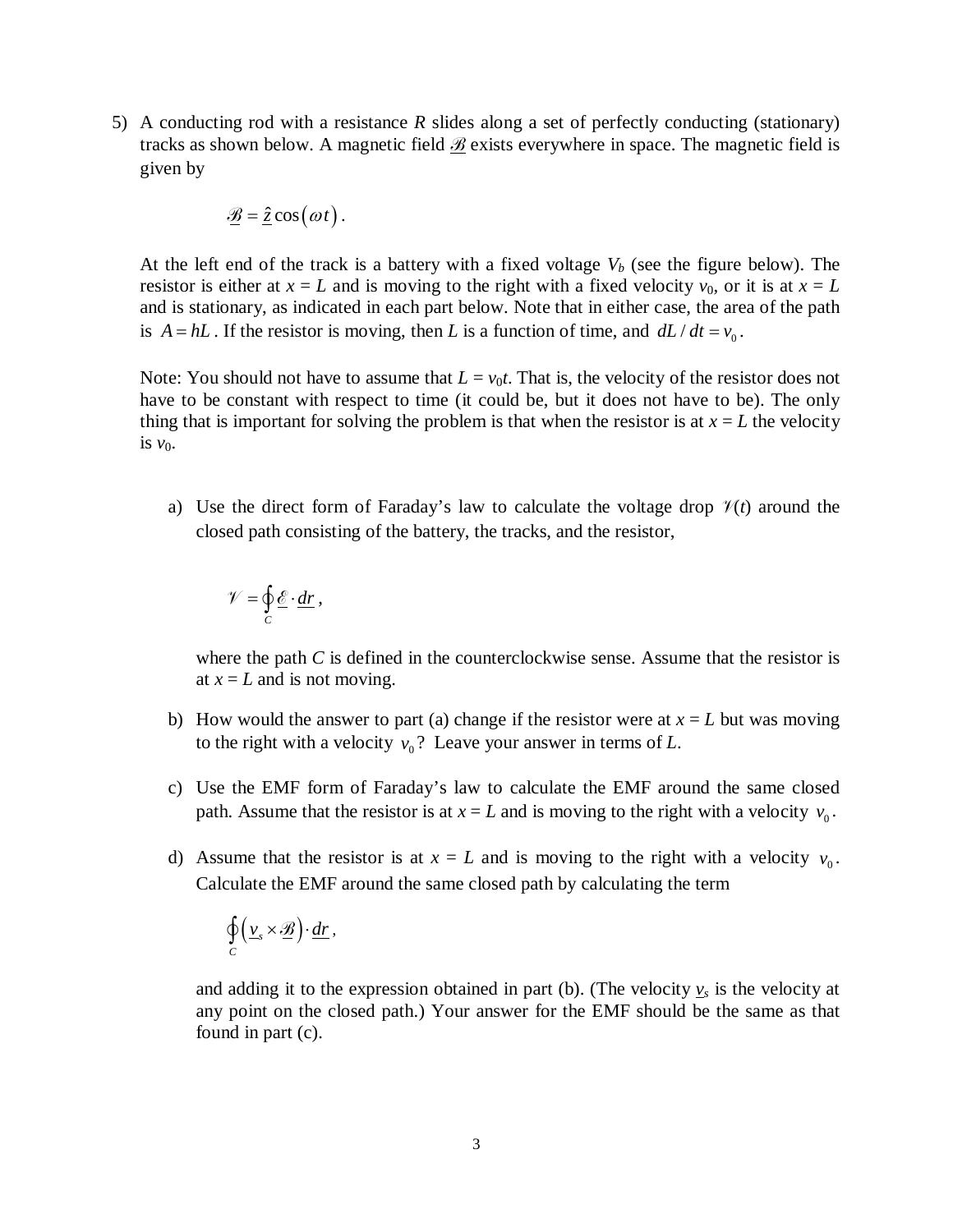- e) Using your answer to part (c), find the drop in EMF,  $\Delta EMF_{AB}$ , across the resistor when it is at  $x = L$  and is moving to the right with a velocity  $v_0$ . Point *A* is on top of the resistor and point *B* is on the bottom.
- f) Use your answer to part (a) to find the voltage drop  $\mathcal{V}_R(t)$  across the resistor (note the reference direction for voltage defined in the figure), assuming that the resistor is located at  $x = L$  and is not moving.
- g) Use your answer to part (b) to find the voltage drop  $\mathcal{V}_R$  (*t*) across the resistor, assuming it is located at  $x = L$  and it is moving to the right with a constant velocity  $v_0$ .
- h) Find the current  $i(t)$  flowing in the downward direction through the resistor when it is located at  $x = L$  and is not moving. Do this by using Ohm's law together with your answer to part (f).
- i) Find the current  $i(t)$  flowing in the downward direction through the resistor when it located at  $x = L$  and it is moving to the right with a constant velocity  $v_0$ . Do this by using the generalized Ohm's law together with your answer to part (e).

Note: Both Faraday's law and the "generalized Faraday's law" are both valid laws that apply in all situations, regardless of whether or not the path is moving. If the path is not moving, the two laws imediately reduce to the same equation. If the path is moving (i.e., path *C* is a function of time), then the two laws appear to be different, but (as shown in class) they are equivalent.

The direct form of Faraday's law:

$$
\mathcal{V} = \oint_C \underline{\mathcal{E}} \cdot \underline{dr} = \int_S -\frac{\partial \underline{\mathcal{B}}}{\partial t} \cdot \hat{\underline{n}} \, dS
$$

The EMF form of Faraday's law:

$$
EMF = \oint_C \left(\underline{\mathcal{E}} + \underline{v}_s \times \underline{\mathcal{B}}\right) \cdot \underline{dr} = -\frac{d}{dt} \int_S \underline{\mathcal{B}} \cdot \underline{\hat{n}} \, dS = -\frac{d\psi}{dt}
$$